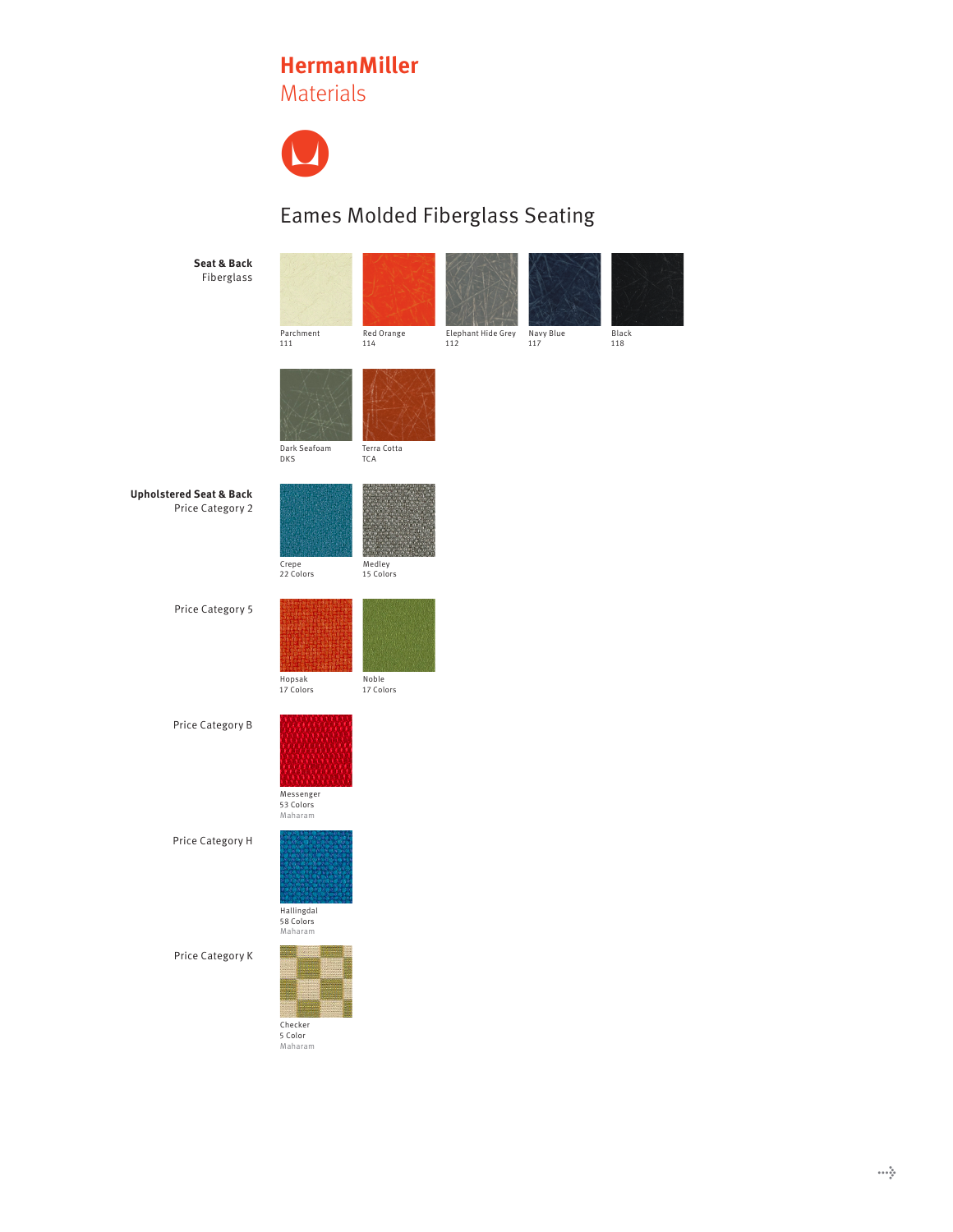## Eames Molded Fiberglass Seating